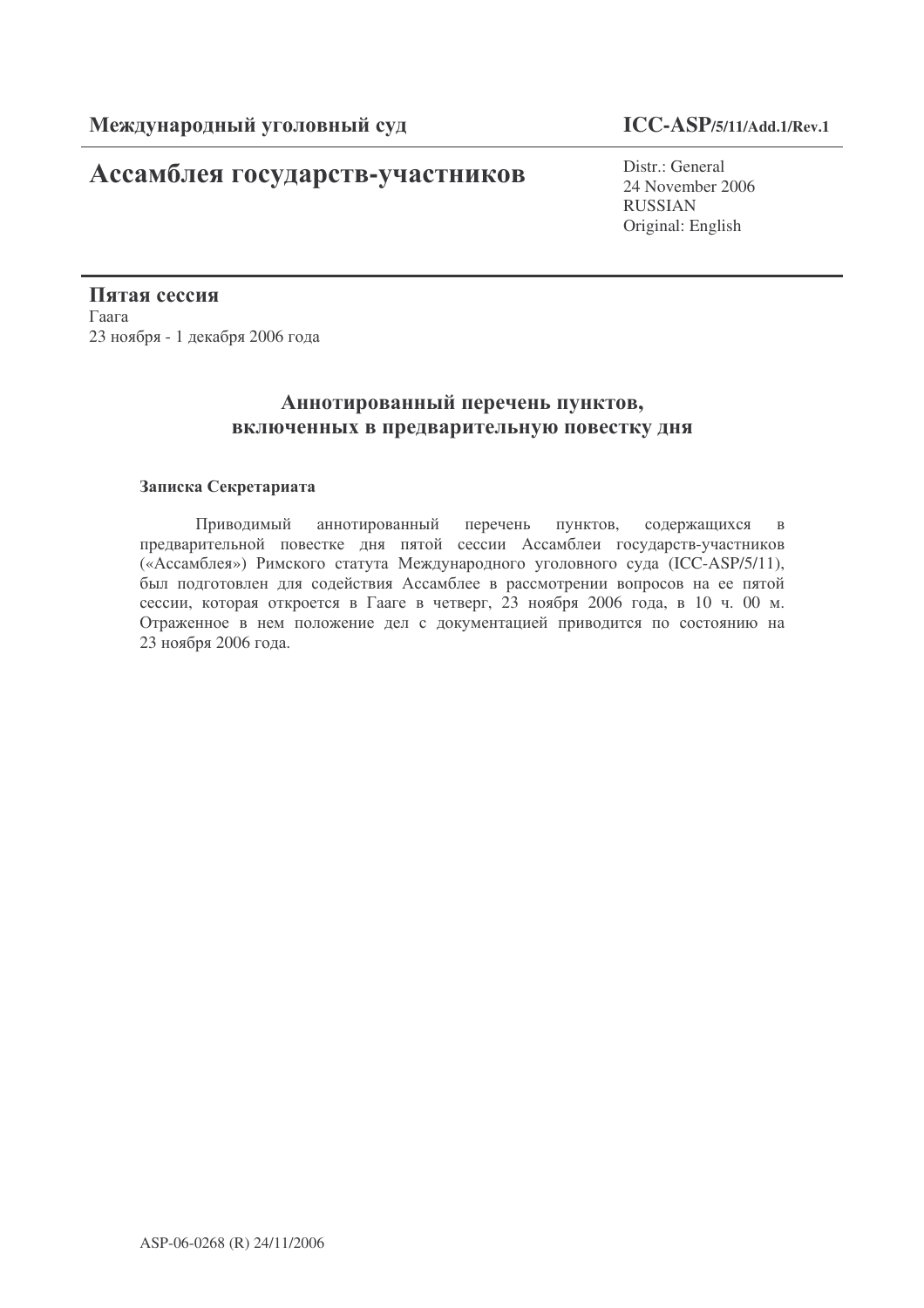# Аннотированный перечень пунктов, включенных в предварительную повестку дня

#### $1.$ Открытие сессии Председателем

В соответствии с пунктом 6 статьи 112 Римского статута очередные сессии Ассамблеи государств-участников («Ассамблея») проводятся один раз в год. В соответствии с правилом 5 Правил процедуры Ассамблеи государств-участников («Правила процедуры»)<sup>1</sup> Ассамблея на 4-м заседании своей четвертой сессии 3 декабря 2005 года постановила, что она проведет свою пятую сессию в Гааге продолжительностью в восемь дней в ноябре-декабре 2006 года, а возобновленную часть этой сессии продолжительностью не менее трех дней для заседаний Специальной рабочей группы по преступлению агрессии в 2007 году в Нью-Йорке. Точные сроки этих лвух мероприятий должны быть определены Бюро Ассамблеи<sup>2</sup>. На совешании, состоявшемся 13 января 2006 года, Бюро постановило созвать пятую сессию 23 ноября - 1 декабря 2006 года, а возобновленную пятую сессию - 29-31 января 2007 гола.

На 5-м заседании своей третьей сессии 9 сентября 2004 года Ассамблея избрала г-на Бруно Стагне Угарте (Коста-Рика) Предселателем Ассамблеи на период с четвертой по шестую сессии<sup>3</sup>. В правиле 30 Правил процедуры предусматривается, что Председатель открывает каждое пленарное заседание сессии.

#### $2.$ Минута молчания, посвященная молитве или размышлению

В соответствии с правилом 43 Правил процедуры непосредственно после открытия первого пленарного заседания и непосредственно перед закрытием заключительного пленарного заседания Председатель предлагает представителям соблюсти минуту молчания, посвященную молитве или размышлению.

#### $3.$ Утверждение повестки дня

К очередным сессиям применимы правила 10-13 и 18-22 Правил процедуры, касающиеся повестки лня.

В соответствии с правилами 10 и 11 Правил процедуры предварительные повестки дня пятой сессии (ICC-ASP/5/11) и возобновленной пятой сессии (ICC-ASP/5/24) были изданы соответственно 4 сентября и 6 ноября 2006 года. Согласно правилу 19 Правил процедуры повестка дня должна представляться Ассамблее для утверждения.

 $^{-1}$ Официальные отчеты Ассамблеи государств-участников Римского статута Международного уголовного суда, первая сессия, Нью-Йорк, 3-10 сентября 2002 года (издание Организации

Объединенных Наций, в продаже под No. R.03.V.2 и исправление), часть П.С.<br><sup>2</sup> Официальные отчеты Ассамблеи государств-участников Римского статута Международного уголовного суда, четвертая сессия, Гаага, 28 ноября - 3 декабря 2005 года (издание Международного уголовного суда, ICC-ASP/4/32), часть I.B.17, пункт 40.

 $3$  Официальные отчеты Ассамблеи государств-участников Римского статута Международного уголовного суда, третья сессия, Гаага, 6-10 сентября 2004 года (издание Международного уголовного суда, ICC-ASP/3/25), часть І.В, пункт 45. В соответствии с правилом 29 Правил процедуры Председатель избирается на трехгодичный срок.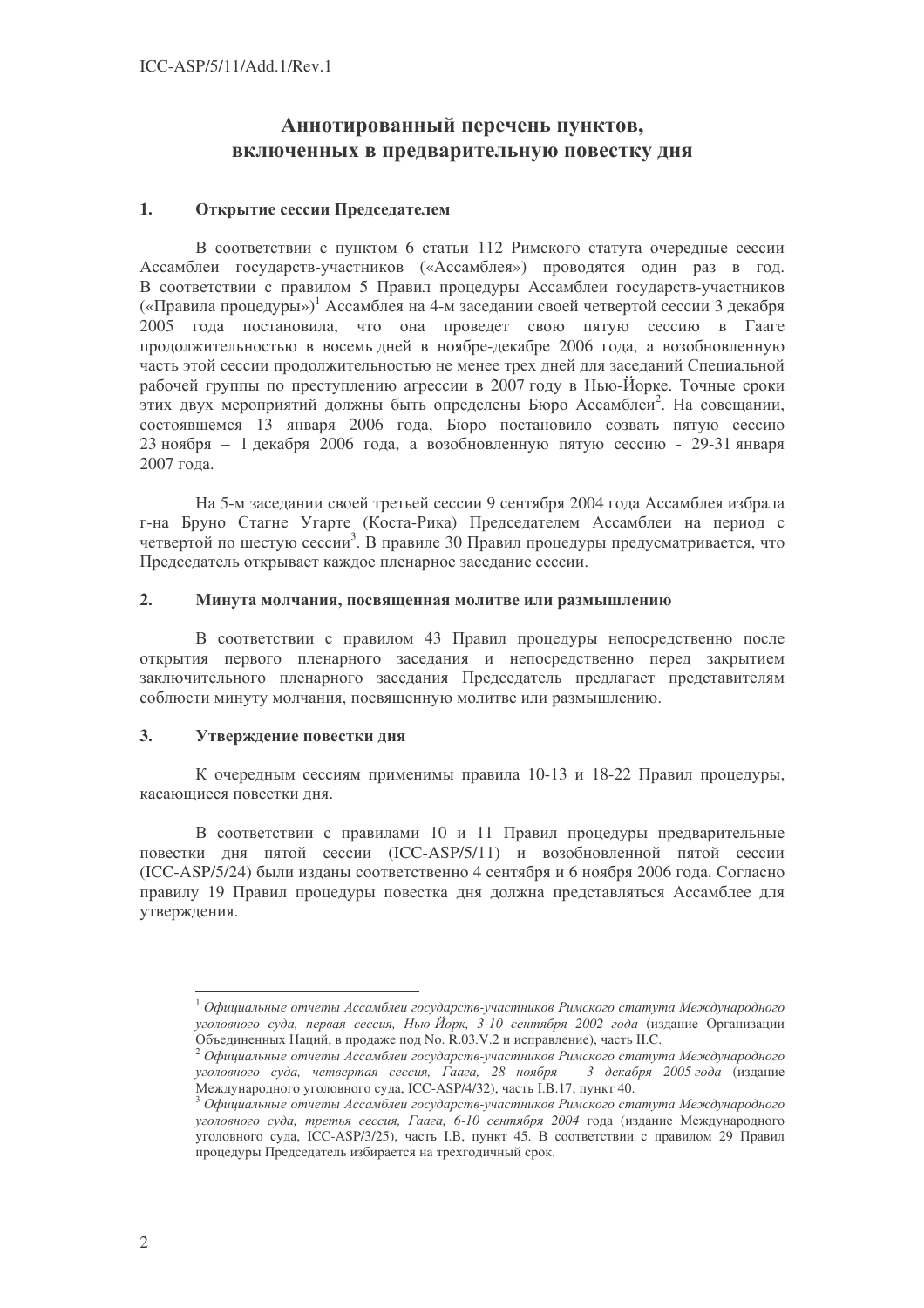### Документация

# Предварительная повестка дня (ICC-ASP/5/11)

#### $\overline{4}$ . Государства, имеющие задолженность

В соответствии с пунктом 8 статьи 112 Римского статута «государствоучастник, имеющее задолженность по выплате взносов для покрытия расходов Суда, не имеет права голоса в Ассамблее и в Бюро, если сумма его задолженности равняется или превышает сумму причитающихся с него взносов за предыдущие два полных года».

На своей четвертой сессии Ассамблея приняла к сведению доклад Бюро о задолженности государств-участников<sup>4</sup> и содержащиеся в нем рекомендации и предложила Бюро доложить пятой сессии Ассамблеи государств-участников о положении дел с задолженностью по взносам, в том числе, по мере необходимости, о предложениях относительно мер содействия своевременной, полной и безусловной выплате начисленных взносов и авансов на покрытие расходов Суда. Кроме того, Ассамблея постановила, что просьбы о предоставлении исключения в соответствии с пунктом 8 статьи 112 Римского статута представляются государствами-участниками Секретариату Ассамблеи по крайней мере за месяц до начала сессии Бюлжетнофинансового комитета («Комитет»), с тем чтобы облегчить рассмотрение таких просьб Комитетом, и что Комитет должен консультироваться с Ассамблеей государствучастников, прежде чем Ассамблея принимает решение по каким-либо просьбам в отношении предоставления исключения в соответствии с пунктом 8 статьи 112 Римского статута<sup>5</sup>.

На своей шестой сессии Комитет согласился с тем, что Председателю следует обратиться к трем своим членам с просьбой собраться на один или два дня непосредственно перед седьмой сессией для рассмотрения просьб об исключении в соответствии с решением Ассамблеи. Три члена Комитета будут собираться в неофициальном порядке и представлять свои замечания Комитету в целом. В свою очередь Комитет будет принимать рекомендации для Ассамблеи. Такая система будет впервые применена в 2006 году, а затем Комитет рассмотрит ее<sup>6</sup>.

### Документация

Доклад Бюджетно-финансового комитета о работе его шестой сессии  $(ICC-ASP/5/1)$ 

Доклад Бюджетно-финансового комитета о работе его седьмой сессии  $(ICC-ASP/5/23 \text{ K}$  Corr.1  $\mu$  Add.1  $\mu$  Corr.1 (English only))

Локлал Бюро о залолженности государств-участников (ICC-ASP/5/27)

 $4$  ICC-ASP/4/14.

 $5$  Официальные отчеты Ассамблеи государств-участников Римского статута Международного уголовного суда, четвертая сессия, Гаага, 28 ноября - 3 декабря 2005 года (издание Международного уголовного суда, ICC-ASP/4/32), часть III, ICC-ASP/4/Res.4, пункты 40, 43 и 44 постановляющей части.

 $6$  ICC-ASP/5/1, пункты 15-16.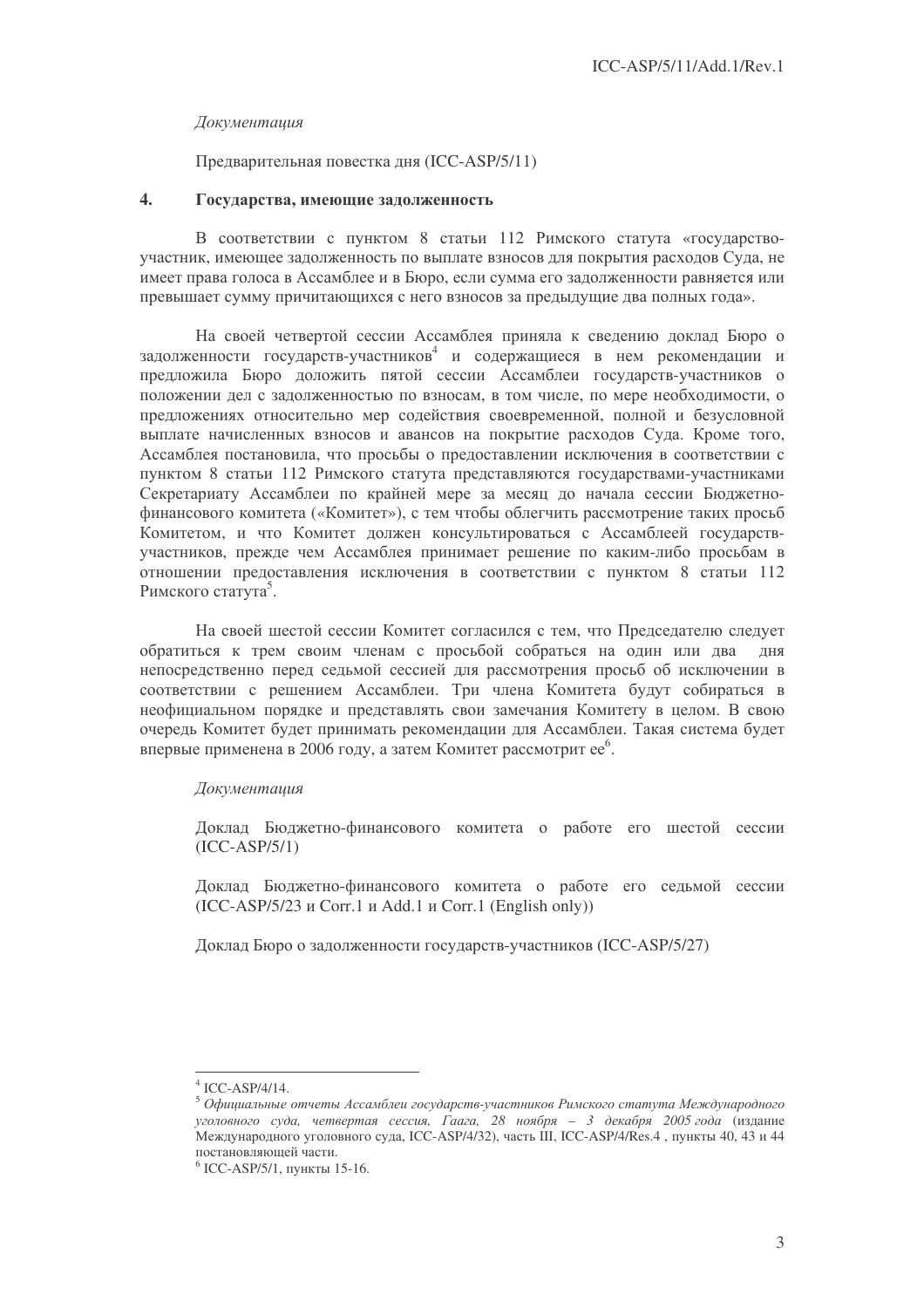#### 5. Полномочия представителей государств на четвертой сессии

#### Назначение Комитета по проверке полномочий  $a)$

# **b)** Доклад Комитета по проверке полномочий

Вопросы представительства и полномочий регулируются правилами 23-28 Правил процедуры. В соответствии с правилом 24 полномочия представителей государств-участников и имена их заместителей и советников представляются в Секретариат по мере возможности не позднее чем в течение 24 часов после открытия сессии. Полномочия предоставляются главой государства или правительства либо министром иностранных дел или любым лицом, уполномоченным одним из них.

В соответствии с правилом 25 Комитет по проверке полномочий, состоящий из представителей девяти государств-участников, которые назначаются Ассамблеей в начале каждой сессии по предложению Председателя, проверяет полномочия представителей государств-участников и без задержек представляет доклад Ассамблее.

#### 6. Организация работы

Ассамблея рассмотрит и примет программу работы в начале сессии на основе предложения Бюро.

#### 7. Общие прения

Документация отсутствует

#### 8. Выборы членов Совета управляющих Целевого фонда для потерпевших

Ассамблея своей резолюцией ICC-ASP/1/Res.6 учредила Целевой фонд для потерпевших от преступлений, подпадающих под юрисдикцию Суда, и семей таких потерпевших, а также Совет управляющих Целевого фонда для потерпевших.

К соответствующим резолюциям по порядку выдвижения кандидатур и проведения выборов членов Совета относятся ICC-ASP/1/Res.6 и ICC-ASP/1/Res.7 от 9 сентября 2002 года. В соответствии с последней резолюцией государства-участники выдвигают кандидатуры в установленные для выдвижения сроки, которые определяются Бюро Ассамблеи государств-участников. Кроме того, кандидатуры, выдвинутые до или после периода выдвижения, не рассматриваются. В этой связи Бюро решило установить, что период выдвижения кандидатур будет длиться 12 недель  $-$  с 5 июня по 27 августа 2006 года. В соответствии с пунктом 4 резолюции ICC-ASP/1/Res.5 Председатель четыре раза продлевал период выдвижения кандидатур. В четвертый раз период выдвижения кандидатур был продлен до 19 ноября 2006 года.

В приложении к резолюции ICC-ASP/1/Res.6 предусматривается, что в состав Совета входят пять членов, которые избираются сроком на три года и могут быть один раз переизбраны. Они служат в личном качестве на безвозмезлной основе. В нем предусматривается также, что Ассамблея избирает членов Совета, среди которых не должно быть двух граждан одного и того же государства, на основе принципа справедливого географического распределения и с учетом необходимости обеспечения справедливого соотношения мужчин и женщин и справедливой представленности основных правовых систем мира. Члены Совета должны отличаться высокими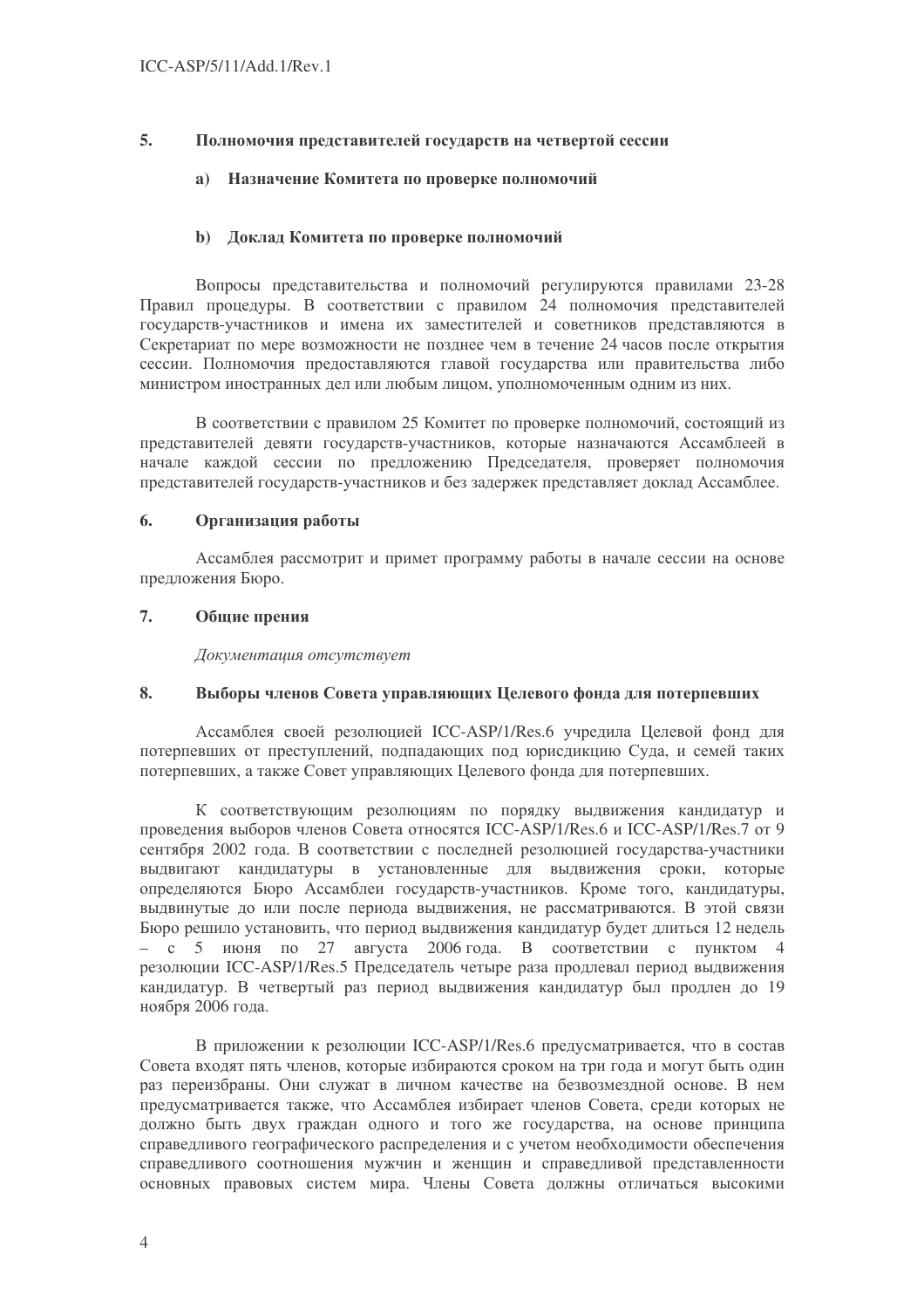моральными качествами, являться беспристрастными и независимыми и обладать компетенцией в области оказания помощи жертвам тяжких преступлений.

Кроме того, в резолюции ICC-ASP/1/Res.7 предусматривается, что места в Совете распределяются следующим образом:

- африканские государства 1 место;
- азиатские государства 1 место;
- $\bullet$ восточноевропейские государства - 1 место;
- Группа государств Латинской Америки и Карибского бассейна 1 место;
- запалноевропейские и другие государства 1 место.

### Документашия

Записка Секретариата о вторых выборах членов Совета управляющих Целевого фонда для потерпевших (ICC-ASP/5/28)

#### $9<sub>1</sub>$ Доклад о деятельности Бюро

В соответствии с пунктом 2(с) статьи 112 Римского статута Ассамблея рассматривает доклады и деятельности Бюро и принимает в связи с ними соответствующие меры.

### Документашия

Доклад Бюро о ратификации и осуществлении Римского статута и участии в работе Ассамблеи государств-участников (ICC-ASP/5/26)

#### $10.$ Локлад о деятельности Суда

В соответствии с пунктом 2(b) статьи 112 Римского статута Ассамблея представляет Президиуму, Прокурору и Секретарю административный обзор по вопросам управления делами Суда. В соответствии с пунктом 5 статьи 112 Римского статута Председатель Суда, Прокурор и Секретарь или их представители могут участвовать в заседаниях Ассамблеи. Как предусматривается в правиле 34 Правил процедуры, они могут выступать с устными или письменными заявлениями и представлять информацию по любому рассматриваемому вопросу. Соответственно, Председатель Суда представит доклад о деятельности Суда за период, прошедший после проведения предыдущей сессии Ассамблеи.

### Документация

Доклад о деятельности Суда (ICC-ASP/5/15)

#### 11. Рассмотрение и принятие бюджета на пятый финансовый год

В соответствии с пунктом 2(d) статьи 112 Римского статута Ассамблея рассматривает и принимает бюджет Суда.

В положении 3 Финансовых положений и правил Суда предусматривается, что предлагаемый бюджет по программам на каждый финансовый период составляется Секретарем и представляется государствам-участникам, а также Бюджетнофинансовому комитету для рассмотрения. Бюджетно-финансовый комитет представляет Ассамблее соответствующие рекомендации.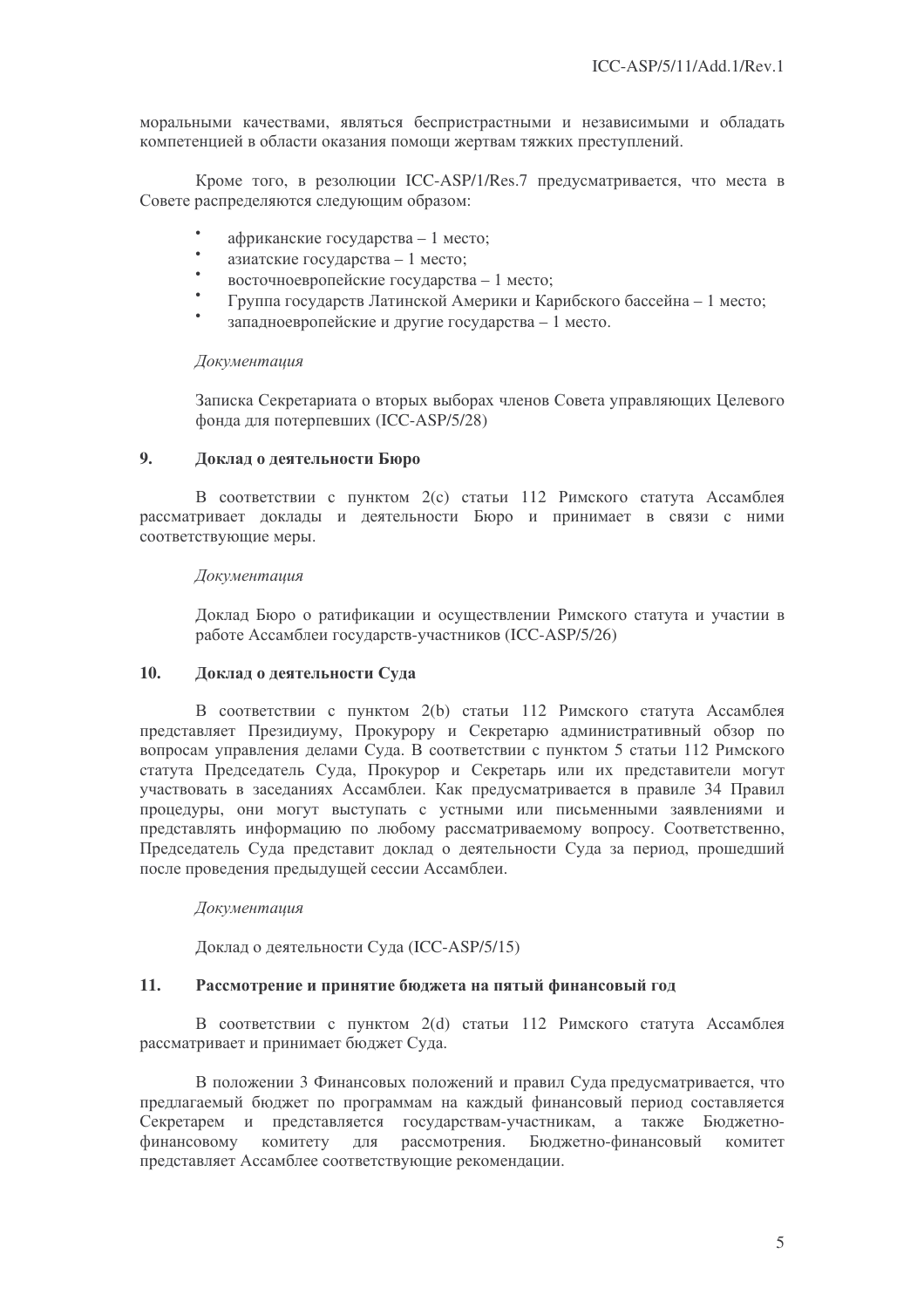На своей третьей сессии Ассамблея одобрила рекомендацию Бюджетнофинансового комитета о том, чтобы Суд включал в будущие доклады о работе данные о финансовой деятельности и информацию о достигнутых, а не конечных результатах. Такая информация должна ежегодно представляться Ассамблее через Комитет либо в проекте бюджета по программам, либо в отдельном докладе о работе<sup>7</sup>.

# Документация

Report to the Assembly of States Parties on the activities and projects of the Board of Directors of the Trust Fund for Victims for the period 16 August 2005 to 30 June 2006 (ICC-ASP/5/8 and Corr.1 (French only))

Предлагаемый бюджет по программам Международного уголовного суда на 2007 год (ICC-ASP/5/9 и Corr.1\* (English only) и Corr.2)

Доклад об исполнении бюджета Международного уголовного суда по состоянию на 31 августа 2006 года (ICC-ASP/5/13)

Доклад об изменении финансового года Суда (ICC-ASP/5/22)

Доклад Бюджетно-финансового комитета о работе его седьмой сессии  $(ICC-ASP/5/23 \tImes$  Corr.1  $\mu$  Add.1  $\mu$  Corr.1 (English only))

Доклад Ассамблее государств-участников о вариантах обе спечения надлежащей адвокатской защиты обвиняемых (ICC-ASP/3/16) - новая информация по приложению 2: подробная информация о системе оплаты правовой помощи MУC (ICC-ASP/5/INF.1)

Предложение Австралии, Канады и Новой Зеландии по разделу проекта резолюции относительно предлагаемого бюджета по программам на 2007 год, касающегося шкалы начисленных вносов (ICC-ASP/5/WP.1)

# 12. Рассмотрение докладов об аудите

# **a)** Внешний аудитор

В положении 12 Финансовых положений и правил предусматривается, что Ассамблея назначает Аудитора для проведения аудитов в соответствии с общепринятыми обычными нормами ревизии с учетом любых специальных указаний Ассамблеи и в соответствии с дополнительными полномочиями, изложенными в приложении к Финансовым положениям и правилам. На 11-м заседании своей первой сессии 22 апреля 2003 года Ассамблея была проинформирована о том, что Бюро, действуя в соответствии с делегированными Ассамблеей полномочиями<sup>8</sup>, назначило Аудитором Суда на четырехлетний срок Национальное финансово-ревизионное управление Соединенного Королевства Великобритании и Северной Ирландии<sup>9</sup>.

 $^7$  Официальные отчеты Ассамблеи государств-участников Римского статута Международного уголовного суда, третья сессия, Гаага, 6-10 сентября 2004 года (издание Международного уголовного суда, ICC-ASP/3/25), часть II.A.8(b), пункт 50 и часть II.A.1, пункт 4.

 $^{\text{8}}$  Официальные отчеты Ассамблеи государств-участников Римского статута Международного уголовного суда, первая сессия, Нью-Йорк, 3-10 сентября 2002 года (издание Организации Объединенных Наций, в продаже под No. R.03.V.2 и исправление), часть I, пункт 29.

<sup>&</sup>lt;sup>9</sup> Официальные отчеты Ассамблеи государств-участников Римского статута Международного уголовного суда, первая сессия (первая и вторая возобновленные части), Нью-Йорк, 3-7 февраля и 21-23 апреля 2003 года (издание Организации Объединенных Наций, ICC-ASP/1/3/Add.1), часть I, пункт 40.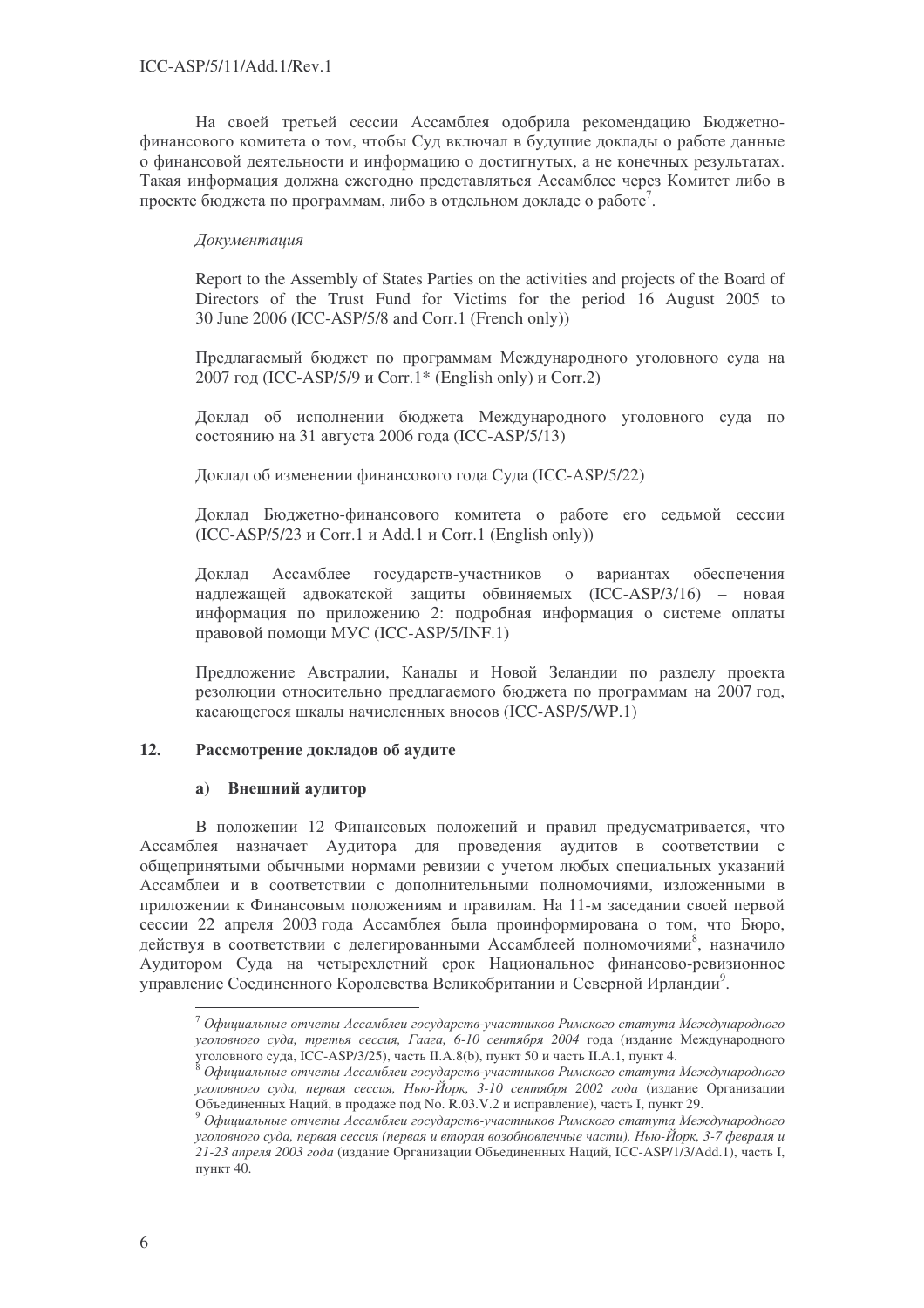В соответствии с положением 12.7 Аудитор составляет доклад об аудите финансовых ведомостей и соответствующих таблиц, касающихся отчетности за финансовый период. В соответствии с положениями 12.8 и 12.9 доклады об аудите до их представления Ассамблее изучаются Секретарем Суда и Бюджетно-финансовым комитетом. Ассамблея рассматривает и утверждает финансовые ведомости и доклады об аудите, представленные ей Бюджетно-финансовым комитетом.

# Документация

Финансовые ведомости за период с 1 января по 31 декабря 2005 года (ICC-ASP/5/2)

Целевой фонд для потерпевших: финансовые ведомости за период с 1 января по 31 декабря 2005 года (ICC-ASP/5/3)

Доклад Бюджетно-финансового комитета о работе его седьмой сессии  $(ICC-ASP/5/23 \text{ u Corr.1 u Add.1 u Corr.1 (English only}))$ 

# b) Доклад Управления внутренней ревизии

На своей второй сессии Ассамблея одобрила рекомендацию Бюджетнофинансового комитета о том, чтобы внутренний ревизор имел возможность независимо принимать решения в отношении своей годовой программы работы, в том числе по любым вопросам, поставленным Комитетом, и представлял Ассамблее через Комитет ежегодный доклад о деятельности Управления<sup>10</sup>.

Документация

Доклад Управления внутренней ревизии (ICC-ASP/5/5)

Доклад Бюджетно-финансового комитета о работе его седьмой сессии  $(ICC-ASP/5/23 \text{ K}$  Corr.1  $\mu$  Add.1  $\mu$  Corr.1 (English only))

# 13. Назначение Внешнего аудитора

Положение 12 Финансовых положений и правил предусматривает, что Ассамблея назначает Аудитора для проведения аудитов в соответствии с общепринятыми обычными нормами аудита с учетом любых специальных указаний Ассамблеи государств-участников и в соотве в соответствии с дополнительными полномочиями, изложенными в приложении к Финансовым положениям и правилам. На 11-м заседании своей первой сессии 22 апреля 2003 года Ассамблея была проинформирована о том, что Бюро, действуя в соответствии с делегированными Ассамблеей полномочиями<sup>11</sup>, назначило Аудитором Суда на четырехлетний срок

 $^{10}$  Официальные отчеты Ассамблеи государств-участников Римского статута Международного уголовного суда, вторая сессия, Нью-Йорк, 8-12 сентября 2003 года (издание Организации Объединенных Наций, в продаже под No. R.03.V.13), часть II.A.1, пункт 1 и часть II.А.6, пункт 29.

 $11$  Официальные отчеты Ассамблеи государств-участников Римского статута Международного уголовного суда, первая сессия, Нью-Йорк, 3-10 сентября 2002 года (издание Организации Объединенных Наций, в продаже под No. R.03.V.2 и исправление), часть I, пункт 29.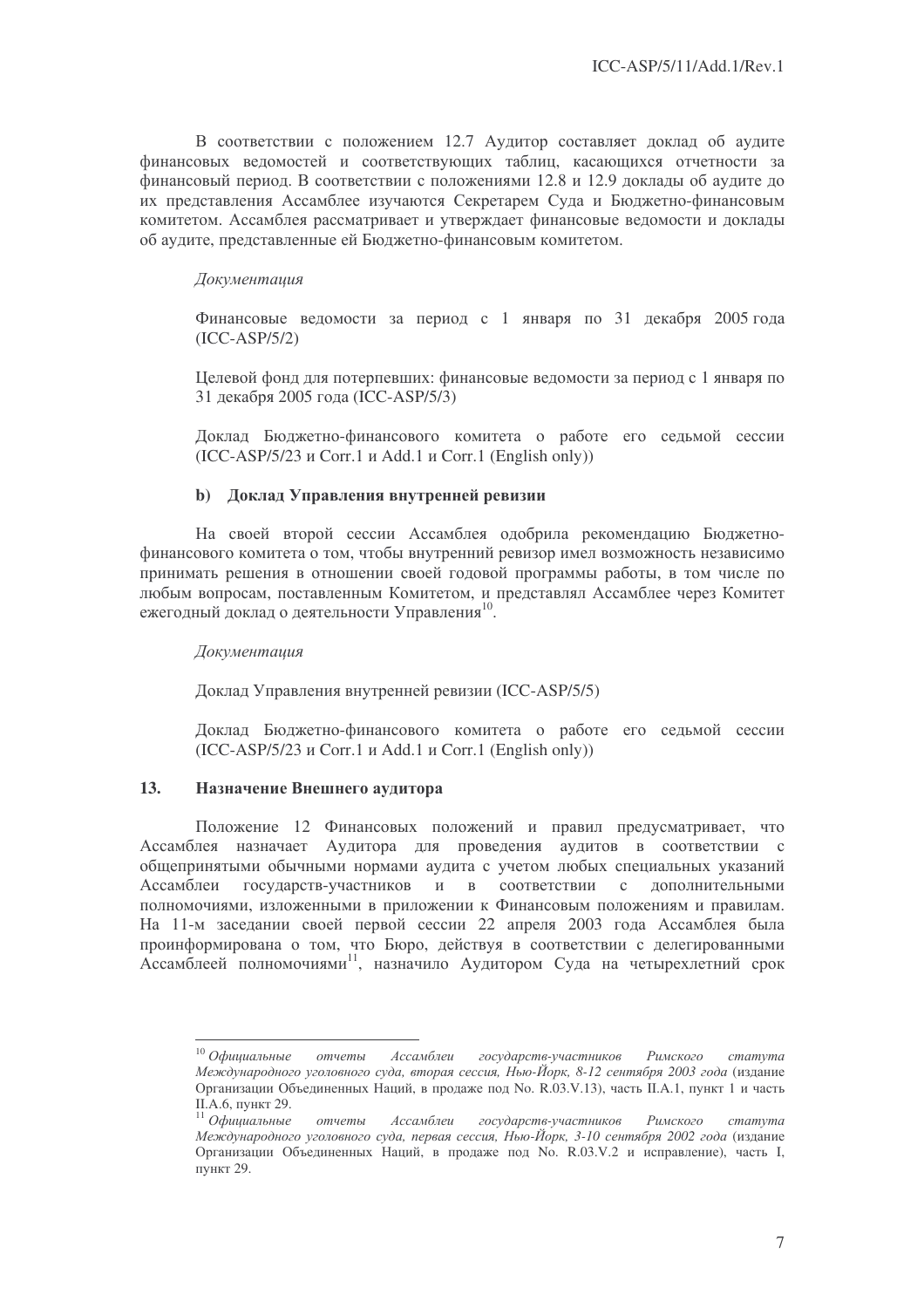Национальное финансово-ревизионное управление Соедине нного Королевства Великобритании и Северной Ирландии.<sup>12</sup>

На своей четвертой сессии в соответствии с просьбой Бюро Ассамблея провела предварительное рассмотрение вопроса о назначении Внешнего аудитора на четырехлетний период 2007-2010 годов. Ассамблея была проинформирована о том, что в соответствии с нынешними условиями назначения Внешний аудитор проведет аудит деятельности за четыре финансовых периода (2002-2003 годы, 2004 год, 2005 год и 2006 год). Соответственно, Внешний аудитор, назначенный на второй четырехлетний период, проведет аудит по финансовым периодам 2007-2010 годов.

На той же сессии Ассамблея отметила, что она может пойти по пути проведения конкурса среди государств-участников или указать, что она, в принципе, склонна возобновить назначение нынешнего Внешнего аудитора на второй четырехлетний период. Ассамблея высказалась в пользу последнего варианта и постановила включить в предварительную повестку дня своей пятой сессии пункт, озаглавленный "Назначение Внешнего аудитора", а также просила Суд представить Ассамблее через Бюджетно-финансовый комитет доклад по срокам и условиям возобновления назначения до начала этой сессии<sup>13</sup>.

### Документация

Доклад о повторном назначении Внешнего аудитора (ICC-ASP/5/4)

Доклад Бюджетно-финансового комитета о работе его седьмой сессии  $(ICC-ASP/5/23 \t{u}$  Corr.1  $u$  Add.1  $u$  Corr.1 (English only))

# 14. Доклад Совета управляющих Целевого фонда для потерпевших

В своей резолюции ICC-ASP/1/Res.6 Ассамблея учредила Целевой фонд в интересах потерпевших от преступлений, подпадающих под юрисдикцию Суда, и семей таких потерпевших, а также Совет управляющих Целевого фонда в интересах потерпевших.

На 5-м заседании своей второй сессии, состоявшемся 12 сентября 2003 года, Ассамблея избрала пять членов Совета управляющих, срок полномочий которых начался с той же даты. В соответствии с пунктом 11 резолюции, которой был учрежден Целевой фонд, Совет должен представлять Ассамблее ежегодный доклад о мероприятиях и проектах Фонда.

### Документация

Доклад Ассамблее государств-участников о мероприятиях и проектах Совета управляющих Целевого фонда для потерпевших за период с 16 августа 2005 года по 30 июня 2006 года (ICC-ASP/5/8)

 $12$  Официальные отчеты Ассамблеи государств-участников Римского статута Международного уголовного суда, первая сессия (первая и вторая возобновленные части), Нью-Йорк, 3-7 февраля и 21-23 апреля 2003 года (издание Организации Объединенных Наций, ICC-ASP/1/3/Add.1), часть I, пункт 40.

 $^{13}$  Официальные отчеты Ассамблеи государств-участников Римского статута Международного уголовного суда, четвертая сессия, Гаага, 28 ноября – 3 декабря 2005 года (издание Международного уголовного суда, ICC-ASP/4/32), часть II.B.3(g), пункты 44 и 45.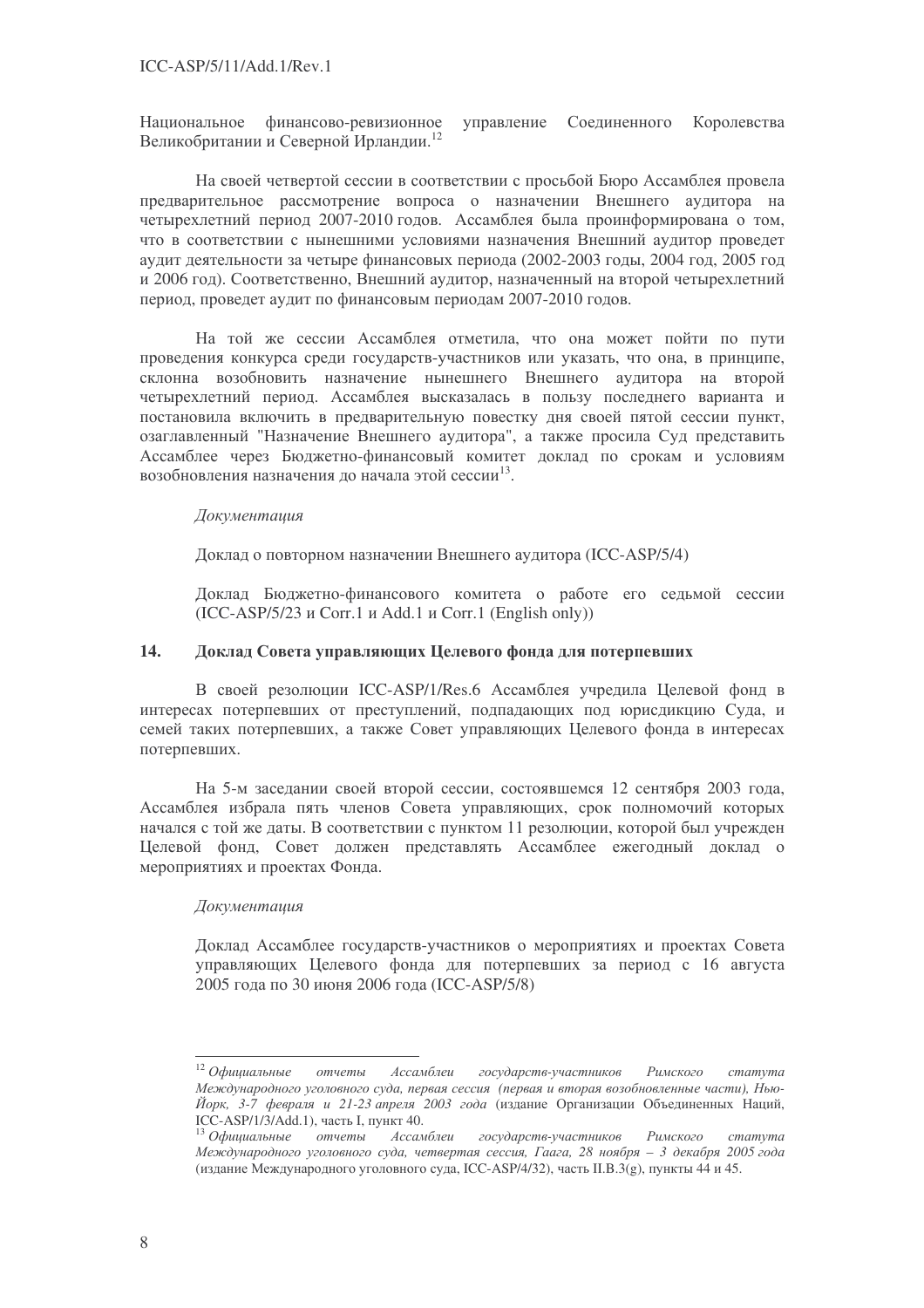Доклад Бюджетно-финансового комитета о работе его седьмой сессии  $(ICC-ASP/5/23 \text{ u Corr.1 u Add.1 u Corr.1 (English only))$ 

#### $15.$ Локлад Специальной рабочей группы по преступлению агрессии

В своей резолюции ICC-ASP/1/Res.1 Ассамблея постановила учредить Специальную рабочую группу по преступлению агрессии, открытую на равноправной основе для всех государств-членов Организации Объединенных Наций или членов специализированных учреждений и Международного агентства по атомной энергии, с целью выработки предложений относительно положения об агрессии для представления на рассмотрение Ассамблее в ходе конференции по обзору с целью принятия приемлемого положения о преступлении агрессии для включения его в Статут согласно соответствующим положениям Статута. Ассамблея постановила далее, что Специальная рабочая группа будет собираться в ходе очередных сессий Ассамблеи или в любое другое время, которое Ассамблея сочтет целесообразным и возможным.

На 8-м заседании своей возобновленной первой сессии, состоявшемся 7 февраля 2003 года, Ассамблея, помимо прочего, постановила на основе предложения Бюро, что Специальная рабочая группа будет собираться в ходе ежегодных сессий Ассамблеи, начиная с ее второй сессии в 2003 году. Она также постановила, что для проведения заседаний Специальной рабочей группы должно выделяться два-три заседания Ассамблеи и что, по мере необходимости, такая схема должна использоваться ежегодно.

На своей четвертой сессии в 2005 году Ассамблея, в частности, постановила, что Специальной рабочей группе будет выделено в 2006-2008 годах десять отдельных дней для проведения заседаний в Нью-Йорке в ходе возобновленных сессий и что, по мере необходимости, она будет проводить межсессионные совещания<sup>14</sup>. Она также постановила провести свою пятую возобновленную сессию не менее чем трехдневной продолжительностью для заседаний Специальной рабочей группы по преступлению агрессии в 2007 году в Нью-Йорке. Со своей стороны Бюро на заседании, состоявшемся 13 января 2006 года, приняло решение по конкретным срокам и созыву возобновленной пятой сессии в Центральных учреждениях Организации Объеденных Наций в Нью-Йорке в период с 29 по 31 января 2007 года<sup>15</sup>.

Неофициальное межсессионное совещание Рабочей группы прошло в Принстоне, Нью-Джерси, Соединенные Штаты Америки, с 8 по 11 июня 2006 года.

### Документашия

Записка Секретариата (ICC-ASP/5/SWGCA/INF.1)

#### 16. Долгосрочные бюджетные последствия положений о пенсионном плане для сулей

На своей третьей сессии и в резолюции ICC-ASP/3/Res.3 (добавление 2 к приложению) Ассамблея приняла положения о пенсионном плане для судей при том условии, в частности, что план не будет предполагать внесения взносов и будет непосредственно финансироваться за счет бюджета Суда. На той же сессии Ассамблея

 $14$  Офишиальные Ассамблеи отчеты государств-участников Римского  $c$ mamvma Международного уголовного суда, четвертая сессия, Гаага, 28 ноября - 3 декабря 2005 года (издание Международного уголовного суда, ICC-ASP/4/32), часть III, резолюция ICC-ASP/4/Res.4. TIVHKT 37.

<sup>&</sup>lt;sup>15</sup> Там же, пункт 53.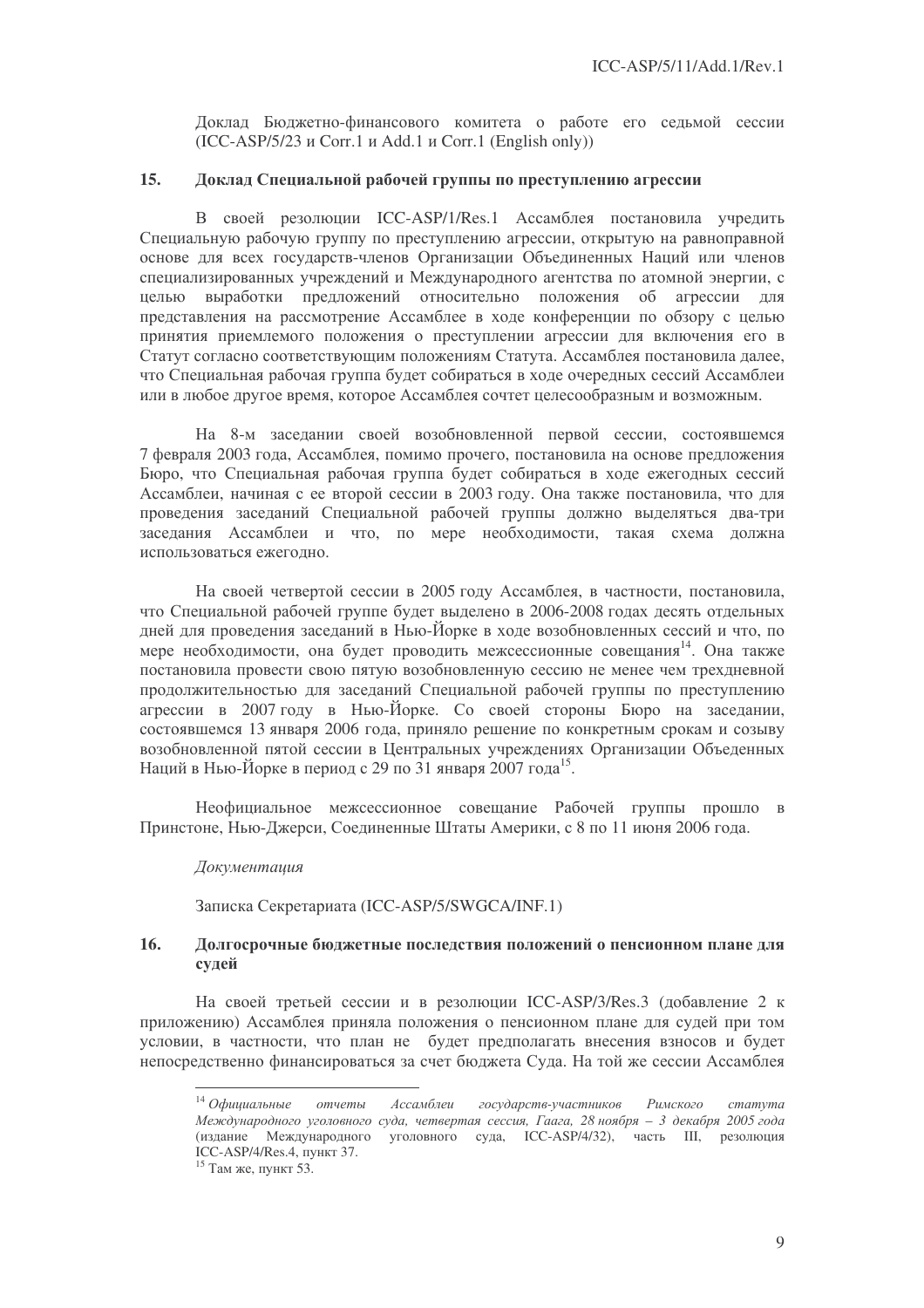также просила Бюджетно-финансовый комитет рассмотреть долгосрочные бюджетные последствия положений относительно пенсионного плана для судей и доложить о них до начала четвертой сессии Ассамблеи с целью обеспечения Принятия соответствующих бюджетных положений<sup>16</sup>.

На своей четвертой сессии Ассамблея, основываясь на пунктах 90-99 доклада Комитета о работе его пятой сессии<sup>17</sup>, согласилась с рекомендациями Бюджетнофинансового комитета о том, что пенсионный план для судей должен финансироваться на основе накопления и что пенсионный фонд должен иметь внешнее управление. Ассамблея также просила Суд представить Комитету доклад о наиболее эффективном с точки зрения затрат варианте управления фондом, включая вариант управления фондом через Объединенный пенсионный фонд персонала Организации Объединенных Наций. Ассамблея высказала мнение, что условия, применяемые к работающим в настоящее время судьям, следует применять на временной основе к судьям, которые будут избраны в 2006 году, постановила далее передать вопрос об условиях пенсионного обеспечения, применяемых к судьям, Комитету для рассмотрения и представить доклад - с учетом, в частности, видов пенсионного обеспечения, применяемых к судьям в других международных судах, - с тем чтобы обеспечить Ассамблею инструментарием для принятия обоснованного решения об условиях пенсионного обеспечения, которые будут применяться к судьям Международного уголовного суда. Ассамблея также просила Бюджетно-финансовый комитет рассмотреть дополнительно вопрос о том, следует ли учитывать существующие пенсии, выплачиваемые отдельным судьям, работавшим в других международных трибуналах и организациях, при определении размеров пенсий, подлежащих выплате Судом, - рассмотрев при этом практику таких трибуналов и самих организаций в отношении этого вопроса, - и представить свои выводы государствам-участникам до проведения пятой сессии Ассамблеи. И, наконец, на той же сессии Ассамблея постановила использовать неизрасходованные финансовые средства общей суммой до 8 млн. евро по бюджету 2005 года для оплаты сметных расходов по накоплению пенсионных обязательств с 2003 года по 31 декабря 2006 года<sup>18</sup>.

# Документация

Предложение в отношении условий службы и вознаграждения судей и выборных должностных лиц (ICC-ASP/3/12, приложение I, добавление 2)

Официальные отчеты Ассамблеи государств-участников Римского статута Международного уголовного суда, третья сессия, Гаага, 6-10 сентября 2004 года (издание Международного уголовного суда, ICC-ASP/3/25), часть III, резолюция ICC-ASP/3/Res.3, приложение

Официальные отчеты Ассамблеи государств-участников Римского статута Международного уголовного суда, четвертая сессия, Гаага, 28 ноября -3 декабря 2005 года (издание Международного уголовного суда, ICC-ASP/4/32), часть II.В.3(а), пункт 38, и часть III, резолюция ICC-ASP/4/Res.9

 $16$  Официальные Ассамблеи государств-участников Римского отчеты  $c$ mamyma Международного уголовного суда, третья сессия, Гаага, 6-10 сентября 2004 года (издание Международного уголовного суда, ICC-ASP/3/25), часть III, резолюция ICC-ASP/3/Res.3, пункты 22 и 25.

 $17$  Официальные Римского Ассамблеи государств-участников отчеты  $c$ mamyma Международного уголовного суда, четвертая сессия, Гаага, 28 ноября - 3 декабря 2005 года (излание Международного уголовного суда, ICC-ASP/3/25), часть II.B.  $o(b)$ , пункты 90-99.

<sup>&</sup>lt;sup>18</sup> Там же, часть II.B.3(а), пункт 38, и часть III, резолюция ICC-ASP/4/Res. 9, пункт 7.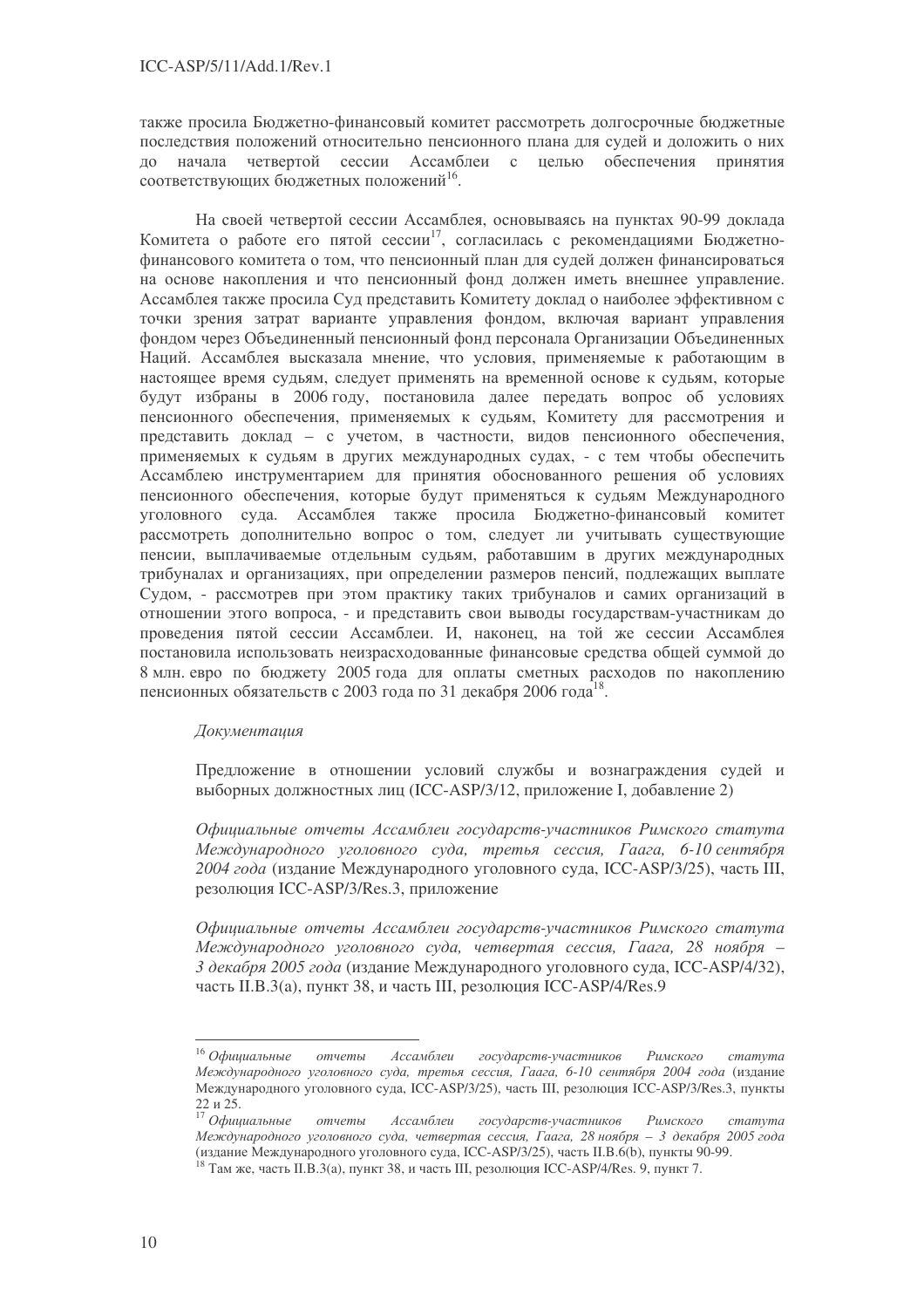Доклад Бюджетно-финансового комитета о работе его шестой сессии (ICC-ASP/5/1)

Доклад о тендере в отношении пенсионного плана для судей (ICC-ASP/5/18)

Доклад Секретаря Суда о пенсионных планах для судей, используемых в других международных трибуналах (ICC-ASP/5/19)

Доклад Бюджетно-финансового комитета о работе его седьмой сессии  $(ICC-ASP/5/23 \text{ u Corr.1 u Add.1 u Corr.1 (English only}))$ 

# 17. Условия службы и вознаграждения Прокурора и заместителей Прокурора

Статья 49 Римского статута предусматривает, что судьи, Прокурор, заместители Прокурора, Секретарь Суда и заместитель Секретаря Суда получают такие оклады, пособия и компенсацию расходов, какие могут быть определены Ассамблеей государств-участников.

На своей третьей сессии Ассамблея приняла к сведению предложение относительно условий службы и вознаграждения Прокурора и заместителей Прокурора, содержащееся в документе ICC-ASP/3/12, приложение II, и, подтвердив положения решения, содержащееся в документе ICC-ASP/1/Decision 3 и касающееся участия Международного уголовного суда в Объединенном пенсионном фонде персонала Организации Объединенных Наций, просила Бюджетно-финансовый комитет рассмотреть это предложение, а также любые другие соответствующие альтернативные варианты и доложить об этом до начала четвертой сессии Ассамблеи<sup>19</sup>.

На своей четвертой сессии Ассамблея вновь приняла к сведению доклад Канцелярии Прокурора по данному пункту, содержащийся в вышеупомянутом документе, а также просьбу Бюджетно-финансового комитета к Суду представить доклад по данному вопросу, включая некоторые варианты с указанием соответствующих расходов, на его следующей сессии, и просила Комитет представить доклад по этой теме до начала пятой сессии Ассамблеи<sup>20</sup>.

### Документация

Предложение в отношении условий службы и вознаграждения судей и выборных должностных лиц (ICC-ASP/3/12, приложение II)

Официальные отчеты Ассамблеи государств-участников Римского статута Международного уголовного суда, третья сессия, Гаага, 6-10-сентября 2004 года (издание Международного уголовного суда, ICC-ASP/3/25), часть III, резолюция ICC-ASP/3/Res.3

Официальные отчеты Ассамблеи государств-участников Римского статута Международного уголовного суда, четвертая сессия, Гаага, 28 ноября –

 $^{19}$  Официальные отчеты Ассамблеи государств-участников Римского статута Международного уголовного суда, третья сессия, Гаага, 6-10 сентября 2004 года (издание Международного уголовного суда, ICC-ASP/3/25), часть III, резолюция ICC-ASP/3/Res.3, пункт 26 постановляющей части.

<sup>&</sup>lt;sup>20</sup> Официальные отчеты Ассамблеи государств-участников Римского статута Международного уголовного суда, четвертая сессия, Гаага, 28 ноября – 3 декабря 2005 года (издание Международного уголовного суда, ICC-ASP/4/32), часть III, резолюция ICC-ASP/4/Res.4, пункт 34, и часть II, пункт 39.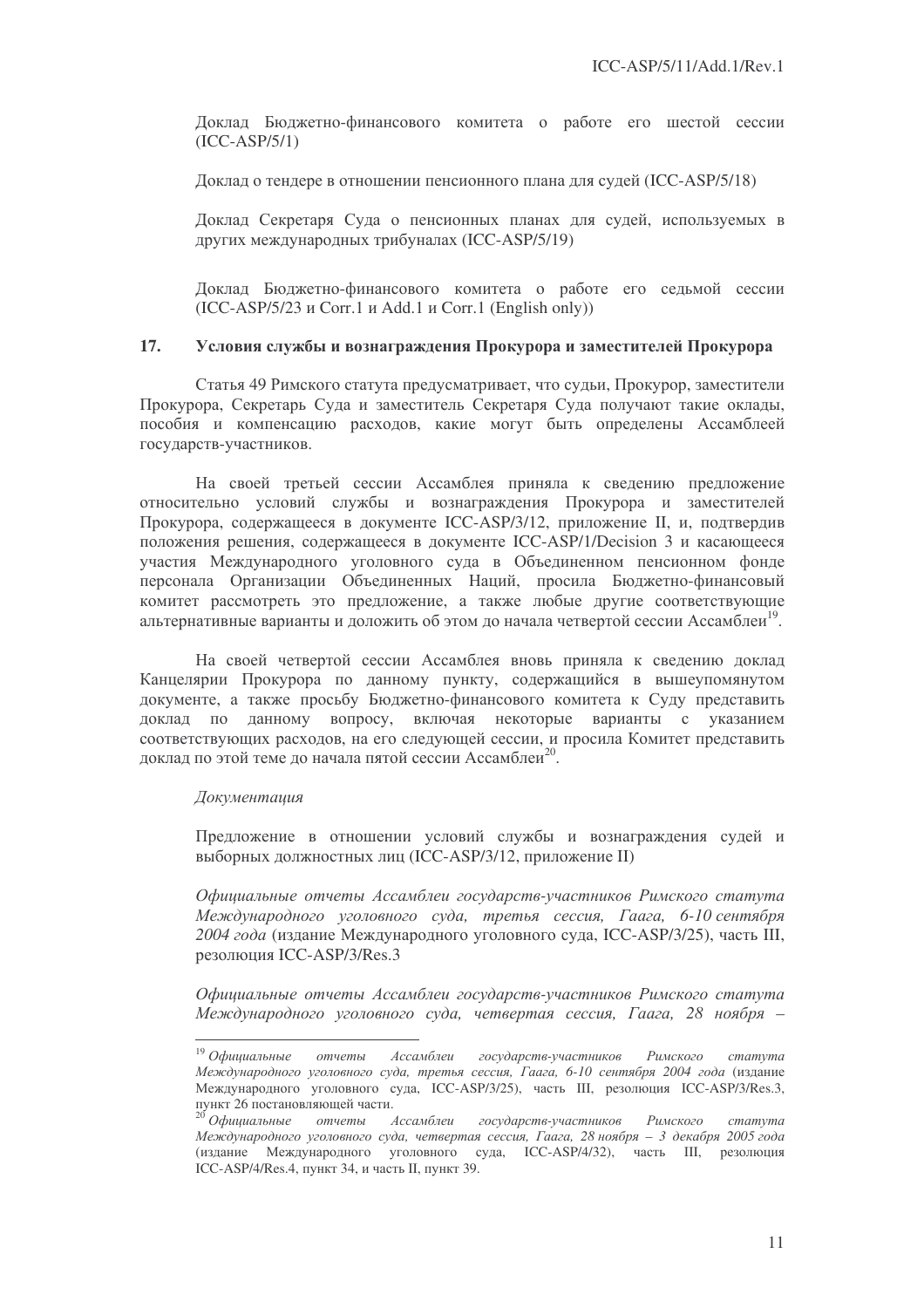3 декабря 2005 года (издание Международного уголовного суда, ICC-ASP/4/32), часть II.B.6(b)

Доклад об условиях службы и вознаграждения Прокурора и заместителей Прокурора, подготовленный согласно пункту 26 резолюции ICC-ASP/3/Res.3 (ICC-ASP/4/11)

Доклад Бюджетно-финансового комитета о работе его шестой сессии (ICC-ASP/5/1)

Доклад об условиях службы и вознаграждения Прокурора и заместителей Прокурора (ICC-ASP/5/20)

Доклад об условиях службы и вознаграждении Прокурора и заместителей Прокурора: финансовые расчеты по пенсиям (ICC-ASP/5/21)

Доклад Бюджетно-финансового комитета о работе его седьмой сессии  $(ICC-ASP/5/23 \text{ u Corr.1 u Add.1 u Corr.1 (English only}))$ 

# 18. Помещения Суда

# а) Постоянные помещения Суда

На своей четвертой сессии Ассамблея, в частности, подчеркнула, что Суд, являясь постоянным судебным учреждением, нуждается в функциональных постоянных помещениях, которые давали бы ему возможность эффективно выполнять свои обязанности; признала, что, судя по имеющейся на настоящее время информации, специальное строительство здания на территории Александерказерне, вероятно, стало бы наиболее гибким решением в плане удовлетворения потребностей постоянного суда в отношении размеров, функциональности и безопасности; приветствовала дополнительное финансовое конкурсное предложение, поступившее от представителя принимающего государства<sup>21</sup>; предложила Суду завершить свою оценку численности персонала и планирование стратегии задолго до проведения следующей сессии Ассамблеи и продолжить дальнейшую работу по подготовке и планированию в отношении детализированных требований, предъявляемых к постоянным помещениям; и рекомендовала, чтобы Бюро Ассамблеи и Бюджетно-финансовый комитет продолжали заниматься этим вопросом и представили пятой сессии Ассамблеи государств-участников доклад по вопросу о постоянных помещениях Суда<sup>22</sup>.

# Документация

Официальные отчеты Ассамблеи государств-участников Римского статута Международного уголовного суда, четвертая сессия, Гаага, 28 ноября – 3 декабря 2005 года (издание Международного уголовного суда, ICC-ASP/4/32), приложение II

Доклад Бюджетно-финансового комитета о работе его шестой сессии (ICC-ASP/5/1)

 $^{\mathrm{21}}$  Официальные  $OMU\ell$ Ассамблеи государств-участников Римского статута Международного уголовного суда, четвертая сессия, Гаага, 28 ноября – 3 декабря 2005 года (издание Международного уголовного суда, ICC-ASP/4/32), приложение III.В, заявление, сделанное представителем принимающего государства на 3-м заседании Ассамблеи 2 декабря 2005 года.

<sup>&</sup>lt;sup>22</sup> Там же, часть III, резолюция ICC-ASP/4/Res.2, пункты 1-5.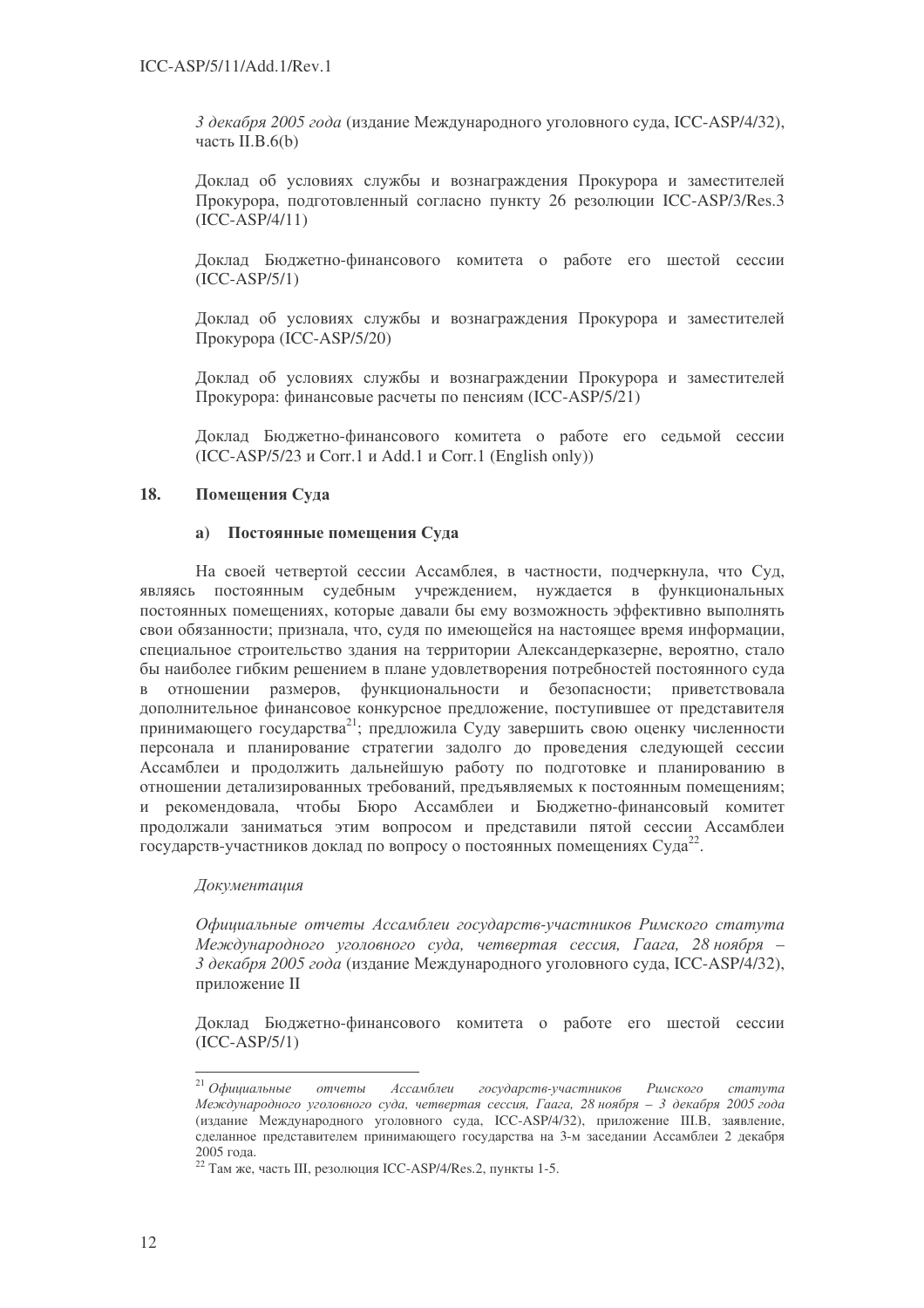Доклад о Модели численности персонала Суда (ICC-ASP/5/10)

Стратегический план Международного уголовного суда (ICC-ASP/5/6)

Доклад о будущих постоянных помещениях Международного уголовного суда: всеобъемлющий доклад о ходе работы (ICC-ASP/5/16)

Доклад о механизмах управления в связи с вопросом о постоянных помещениях Международного уголовного суда (ICC-ASP/5/17)

Доклад Бюджетно-финансового комитета о работе его седьмой сессии  $(ICC-ASP/5/23 \text{ K}$  Corr.1  $\mu$  Add.1  $\mu$  Corr.1 (English only))

Доклад Бюро о постоянных помещениях Суда (ICC-ASP/5/29)

### **b)** Временные помещения

На своей возобновленной четвертой сессии Ассамблея постановила, что соответствующий механизм Бюро в Гааге обсудит в открытом формате все вопросы, касающиеся временных помещений Суда, с целью незамедлительного представления доклада Бюро для его незамедлительного рассмотрения в консультации с государствами-участниками и последующей передачи в Бюджетно-финансовый комитет. Ассамблея далее постановила, что Комитет в ближайшее удобное для него время, но не позднее его шестой сессии, сообщит Ассамблее государств-участников об осуществимости и соответствии любых решений относительно временных помещений Суда<sup>23</sup>. На своей шестой сессии Комитет рассмотрел неофициальный доклад Бюро, касающийся трех вариантов временного размещения, а именно:

| Вариант А: | Бинхорстлаан                                                                                  |
|------------|-----------------------------------------------------------------------------------------------|
| Вариант В: | Помещения из сборных конструкций<br>подвариант і) Сатурнусстраат<br>подвариант ii) Вегастраат |
| Вариант С: | Ляйдшендам                                                                                    |

В своем неофициальном докладе Бюро рекомендовало одобрить вариант В (помещения из сборных конструкций), и эта рекомендация была одобрена Бюджетнофинансовым комитетом на его шестой сессии<sup>24</sup>.

### Документация

Доклад Бюджетно-финансового комитета о работе его шестой сессии (ICC-ASP/5/1)

Доклад Бюджетно-финансового комитета о работе его седьмой сессии  $(ICC-ASP/5/23 \t{u}$  Corr.1  $u$  Add.1  $u$  Corr.1 (English only))

<sup>&</sup>lt;sup>23</sup> Официальные отчеты Ассамблеи государств-участников Римского статута Международного уголовного суда, возобновленная четвертая сессия, Нью-Йорк, 26-27 января 2006 года (издание Международного уголовного суда, ICC-ASP/4/37), часть II, резолюция ICC-ASP/4/Res.12, пункты 2 и 3.

<sup>&</sup>lt;sup>24</sup> Доклад Бюджетно-финансового комитета о работе его шестой сессии (ICC-ASP/5/1), пункты 46-53.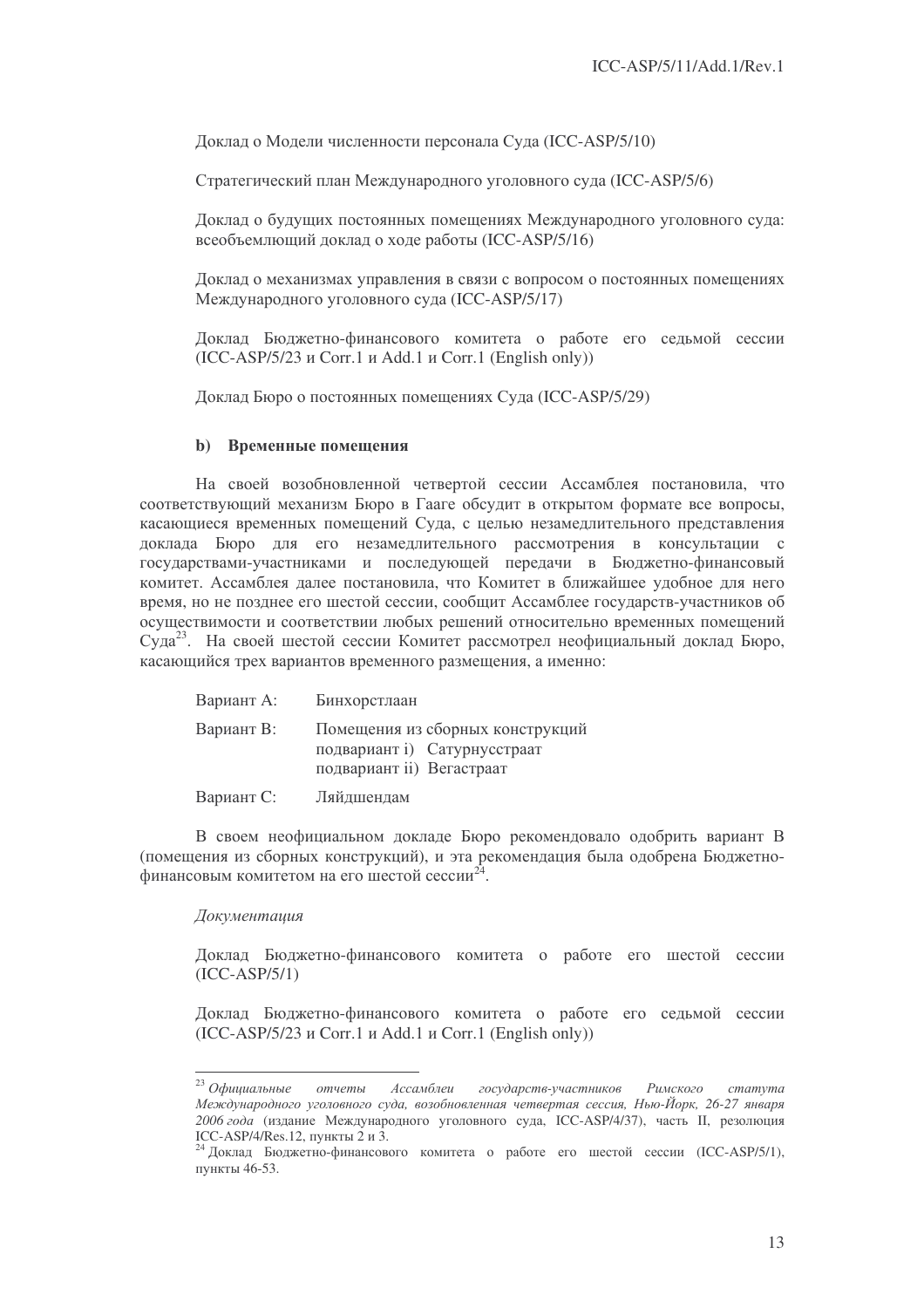#### 19. Оценка штатного расписания и Стратегический план Суда

На своей четвертой сессии Ассамблея, в частности, предложила Суду завершить свою оценку численности персонала и планирование стратегии залолго до проведения следующей сессии Ассамблеи<sup>25</sup>.

Также на своей четвертой сессии Ассамблея, признав важное значение для Суда вовлечения общин в расследуемых ситуациях в процесс конструктивного взаимодействия с Судом, просила Суд представить подробный Стратегический план, включая показатели деятельности, в отношении его информационно-просветительской леятельности для рассмотрения Бюлжетно-финансовым комитетом и Ассамблеей государств-участников, с тем чтобы он мог подробно рассмотреть этот важный вопрос<sup>26</sup>.

На этой же сессии Ассамблея также отметила особенно важное значение связи для операций на местах и зачастую ее высокую стоимость, но пришла к выводу, что расхолы Секции информационных и коммуникационных технологий быстро растут и поэтому должны быть сокращены в соответствии с рекомендациями Бюджетнофинансового комитета. Ассамблея одобрила далее рекомендацию Внешнего аудитора и Бюджетно-финансового комитета относительно разработки Судом стратегии в области информационных и коммуникационных технологий (ИКТ), тесно увязанной с его основными оперативными задачами. Ассамблея предложила Комитету изучить эту стратегию, с тем чтобы на пятой сессии Ассамблеи можно было продолжить рассмотрение потребностей в ИКТ<sup>27</sup>.

И, наконец, на этой же сессии Ассамблея, рассмотрев рекомендации Внешнего аулитора и Бюлжетно-финансового комитета, солержащиеся в пункте 24 локлада о работе пятой сессии Комитета<sup>28</sup>, относительно увязки бюджета Суда с его стратегическими целями, согласилась с этими рекомендациями, просила Суд использовать Стратегический план, который вскоре будет разработан, в качестве отправной точки в процессе бюджетного планирования в будущем, приветствовала решение Суда разработать Модель численности персонала Суда и выразила надежду на то, что вскоре она будет рассмотрена государствами-участниками<sup>29</sup>.

### **Локументаиия**

Доклад Бюджетно-финансового комитета о работе его шестой сессии  $(ICC-ASP/5/1)$ 

Стратегический план Международного уголовного суда (ICC-ASP/5/6)

Доклад о стратегии Суда в области информационных и коммуникационных технологий (ICC-ASP/5/7)

Доклад о Модели численности персонала Суда (ICC-ASP/5/10)

 $25$  Официальные Ассамблеи государств-участников cmamvma отчеты Римского Международного уголовного суда, четвертая сессия, Гаага, 28 ноября - 3 декабря 2005 года (издание Международного уголовного суда, ICC-ASP/4/32), часть III, резолюция ICC-ASP/4/Res. 2.  $\overline{IVH}$  TV

 $6$  Там же, часть III, резолюция ICC-ASP/4/Res.4, пункт 22, и часть II, В.2., пункт 30.

 $^{27}$  Tam же, часть II.B.2., пункт 23.

<sup>&</sup>lt;sup>28</sup> Там же, часть II.В.6(b), пункт 24.

<sup>&</sup>lt;sup>29</sup> Там же, часть II.B.1(с), пункт 13.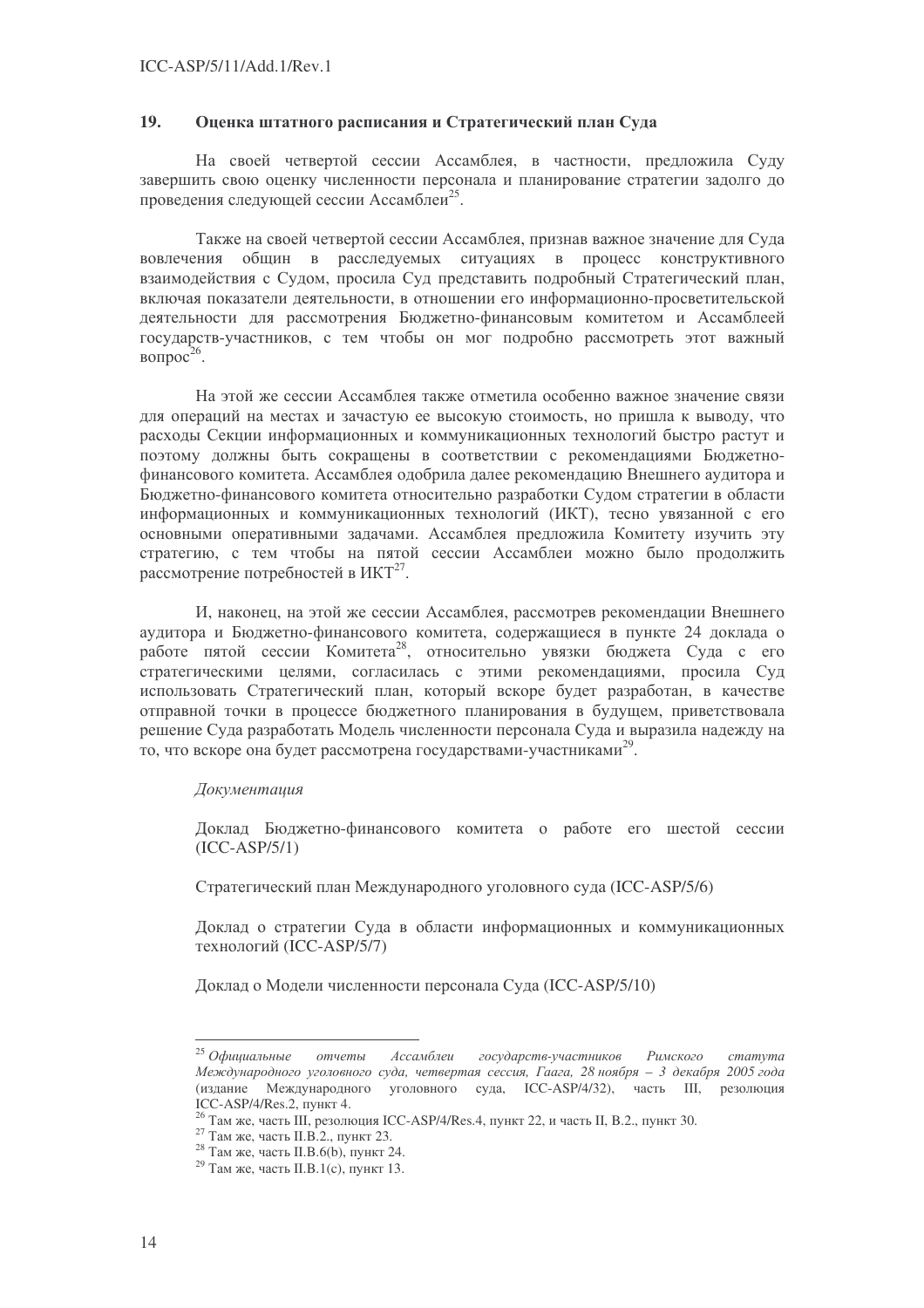Стратегический пла н информационно-просветительской де ятельности Международного уголовного суда (ICC-ASP/5/12)

Доклад Бюджетно-финансового комитета о работе его седьмой сессии  $(ICC-ASP/5/23 \text{ u Corr.1 u Add.1 u Corr.1 (English only))$ 

Доклад Бюро о процессе стратегического планирования Международного уголовного суда (ICC-ASP/5/30 и Corr.1 (English only))

### 20. Решения, касающиеся сроков и места проведения следующей сессии Ассамблеи государств-участников

В соответствии с правилом 5 Правил процедуры дата начала и продолжительность каждой сессии Ассамблеи определяются Ассамблеей на предшествующей сессии.

### $21.$ шения, касающиеся сроков и места проведения следующей сессии Бюджетно-финансового комитета

В соответствии с пунктом 4 приложения к резолюции ICC-ASP/l/Res.4 Комитет проводит свои сессии по необходимости, но не реже одного раза в год. На своей седьмой сессии Комитет принял решение рекомендовать Ассамблее провести его восьмую сессию в Гааге 23-26 апреля 2007 года, а его девятую сессию в предварительном порядке с 8 по 12 октября 2007 года при условии подтверждения этих сроков на апрельской сессии Комитета.

# 22. Прочие вопросы

# а) Проект соглашения о штаб-квартире между Международным уголовным судом и государством пребывания

В соответствии с пунктом 2 статьи 3 Римского статута Суд вступает с государством пребывания в соглашение о штаб-квартире, одобряемое Ассамблеей государств-участников и впоследствии заключаемое Председателем Суда от имени Суда.

На своей первой сессии Ассамблея утвердила основные принципы, регулирующие соглашение о штаб-квартире, которое должно быть заключено между Судом и страной пребывания<sup>30</sup>.

### Документация

Доклад по проекту соглашения о штаб-квартире между Международным уголовным судом и государством пребывания (ICC-ASP/5/25)

<sup>&</sup>lt;sup>30</sup> Официальные отчеты Ассамблеи государств-участников Римского статута Международного уголовного суда, первая сессия, Нью-Йорк, 3-10 сентября 2002 года (издание Организации Объединенных Наций, в продаже под No. R.03.V.2 и исправление), часть II.F.